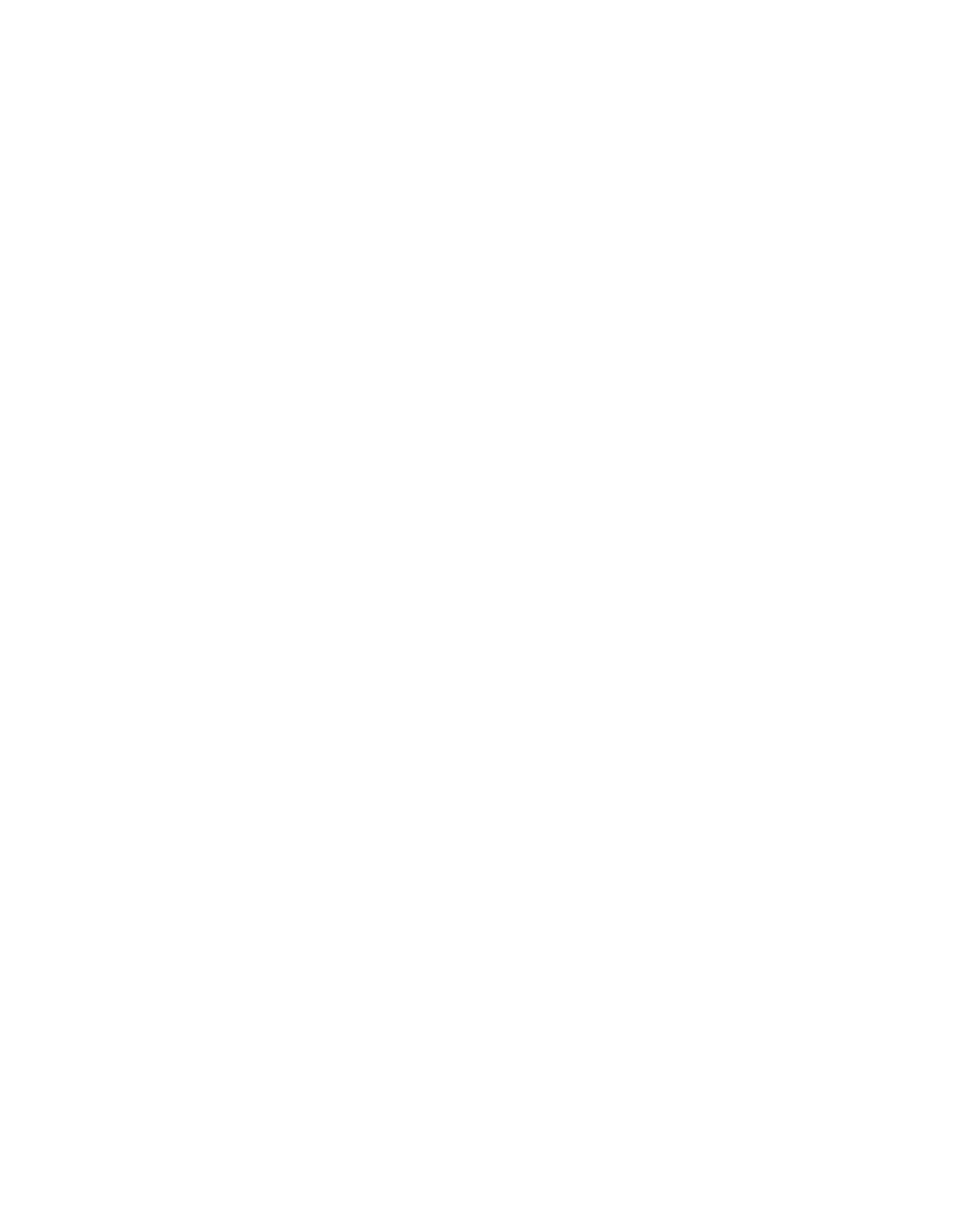# THE MISUSE AND ABUSE OF SPECIAL ASSESSMENTS IN MICHIGAN

# *IN BRIEF*

The construction and maintenance of local public improvements can be financed by special assessments on property receiving a special benefit from the improvement. Historically, special assessments were used to finance capital improvements and levied against property in a limited geographical area, a special assessment district. However, "public improvements" have been expanded in recent years to include police and fire, refuse collection, and other municipal services. The local governments authorized to assess for these operating services levy the assessment throughout the entire jurisdiction on an ad valorem basis (on the value of the property), thereby imposing a "special assessment" that strongly resembles a general ad valorem property tax. In many instances the administration of ad valorem special assessments does not comply with the requirements 'of state law:

- Special assessment statutes and case law require that the property specially assessed receive a benefit from the improvement differing from the benefit to the general public and that the linkage between assessments levied and benefits received be clear and direct. Many municipal operating services primarily benefit individuals and the general public rather than property and in many instances the linkage between property value and benefit received is tenuous at best.
- Special assessments are not subject to the constitutional and statutory restrictions on the rate and duration of general ad valorem property taxes, yet are frequently indistinguishable from them.
- While all real property, including property normally exempt from property taxes, is subject to special assessments, many jurisdictions levy special assessments on only the real property that is subject to the general ad valorem property tax.
- Personal property is exempt from special assessments, but many units levy special assessments on tangible personal property as well as real property.
- The state follows no consistent practice in dealing with these ad valorem special assessments. It treats them as general ad valorem property taxes in calculating the statewide average property tax rate levied on certain public utilities; it excludes them in calculating the local reimbursement for inventory, but includes them in calculating relative tax effort for local revenue sharing; and, while special assessments are explicitly excluded from the state homestead property tax credit, many taxpayers undoubtedly claim them because the taxpayer is unable to tell the difference between the ad valorem general property tax and an ad valorem special assessment.

The extent of these problems cannot be measured due to inadequate reporting to the state department of treasury by local units of governments. However, 87 special assessment districts have been identified in 61 taxing jurisdictions (total levy \$18.2 million). It appears that the number of units and total levy involved may be significantly larger than this. In many cases these special assessments appear to be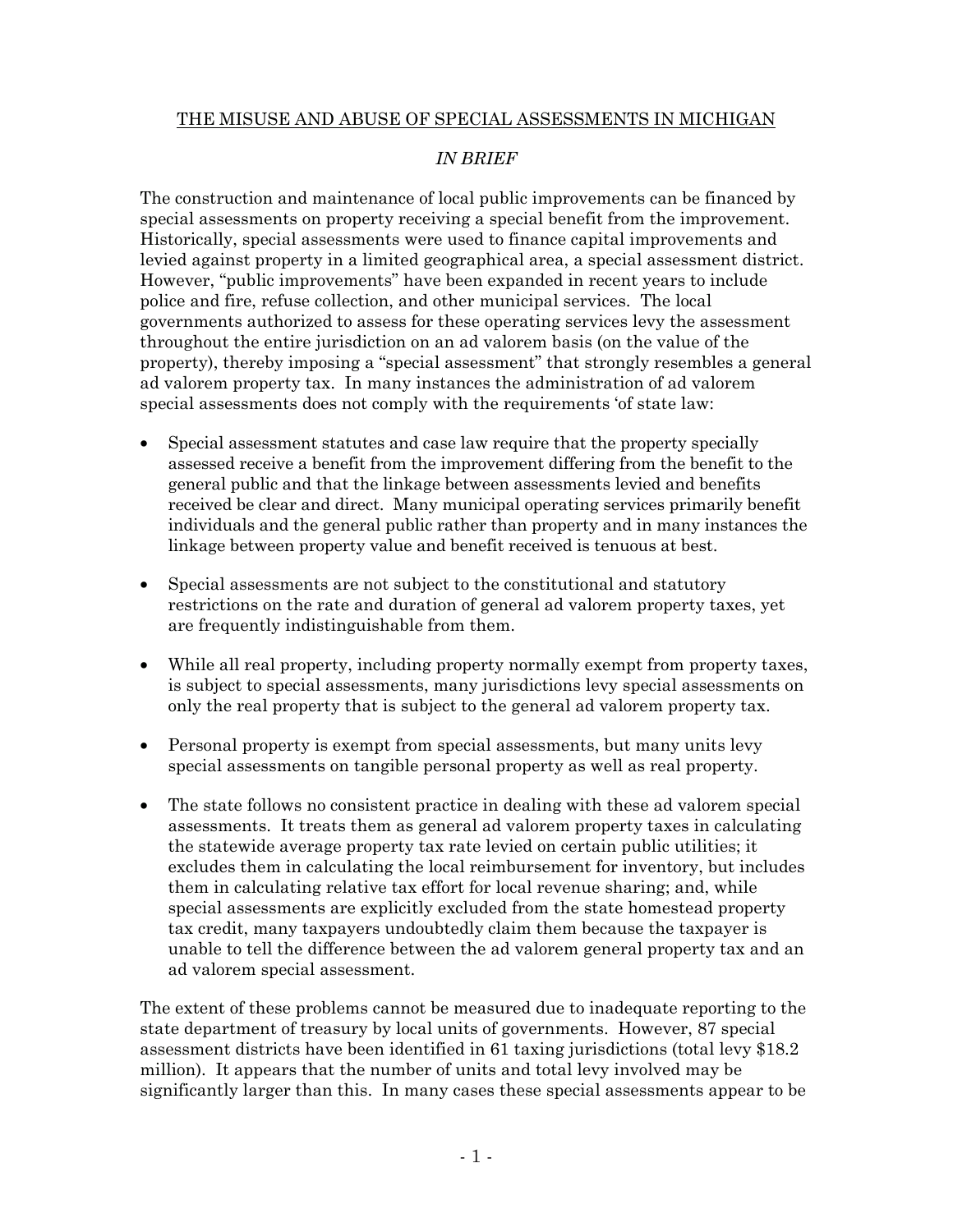levied in conflict with state law, are inappropriately classified as a general property tax, or both.

Both short- and long-term measures are required to correct these problems. In the short run, the administration of the various ad valorem special assessments must be brought into conformance with existing law. In the long run, state policymakers need to examine whether jurisdiction-wide ad valorem special assessments are an appropriate method for financing municipal services or are becoming simply a means of circumventing constitutional and statutory property tax limits.

#### A TALE TWO TOWNSHIPS

The ad valorem special assessments levied in Canton and Redford Townships in Wayne County illustrate the problem. In 1982 Canton Township imposed special assessments on an ad valorem basis for police and fire protection. The special assessment levy was 6.46 mills and was imposed on just the real property subject to the general ad valorem property tax. Redford Township imposed ad valorem special assessment levies in 1982 for street lighting, police, and rubbish collection. A total of 4.23 mills was levied on all real and tangible personal property in the township subject to the general ad valorem property tax. Neither unit levied the special assessments on real property exempt from the general property tax and Redford Township levied the tax on tangible personal property while state law provides, that the assessment be levied only on "lands and premises."

Under state law, the county board of commissioners is responsible for verifying the accuracy and legality of all taxes and other charges including special assessments, imposed by the townships within the county. In 1982, the Wayne County Board of Commissioners approved the special assessments in both Canton and Redford, and directed the special assessments be spread on the assessment roll despite the fact that exempt property was not included and that in Redford the special assessments were levied on tangible personal property. When the state department of treasury calculated the aggregate statewide property tax levy for 1983, the special assessments levied in Canton and Redford Townships were included in the total general property tax levy.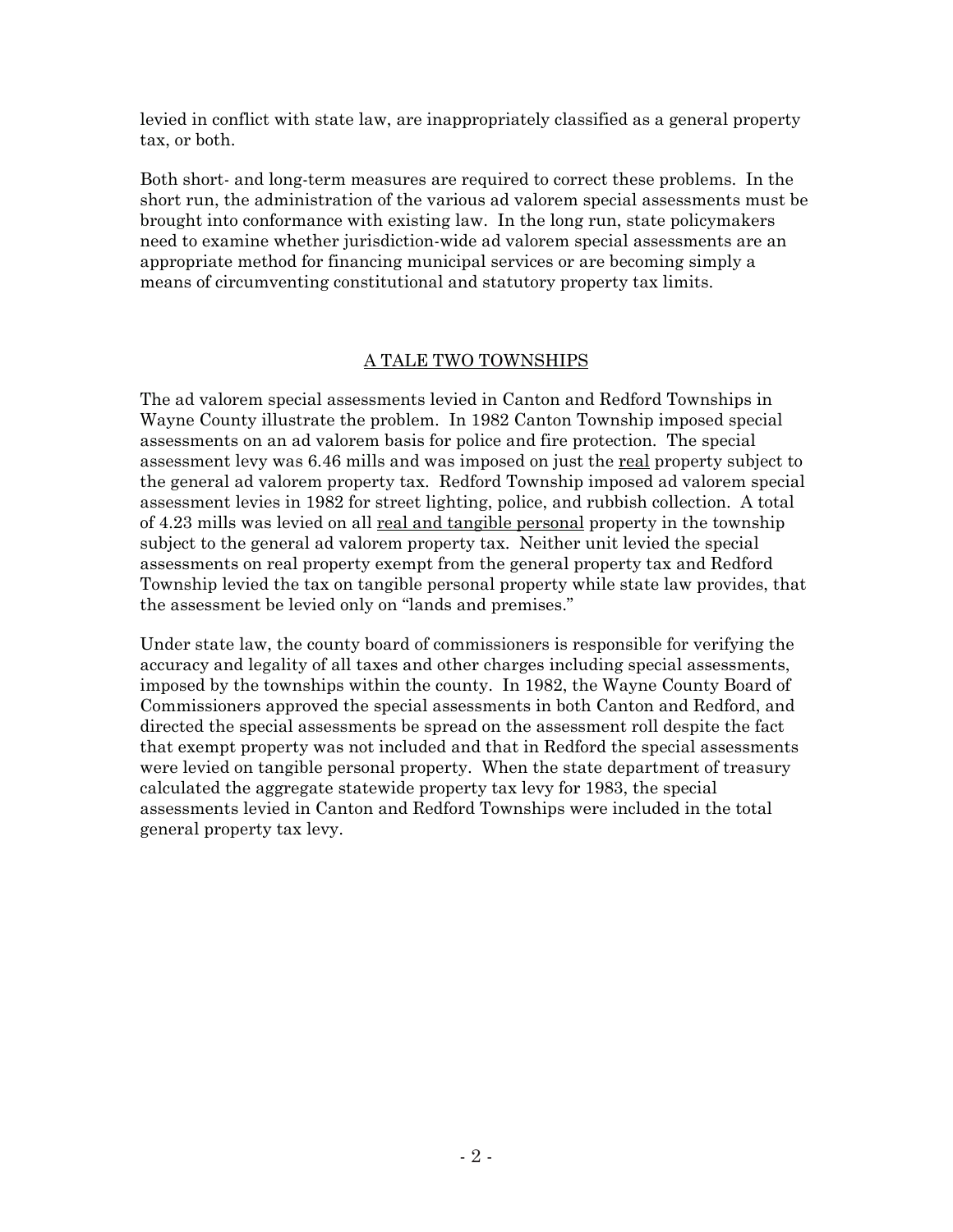#### The Special Assessment in Theory

The special assessment, as it has been used historically, has had one principal purpose **—** to raise revenue for the construction and maintenance of local public improvements. Theoretically, for each public improvement financed via special assessment, a special district is created that includes all lands and premises benefiting from the improvement. These public improvements are generally physical in nature, such as sewers, drains, and road construction and repair. Charges or "assessments" are levied on all lands and premises within the district. The concept underlying the original use of special assessments is simple: The general revenue of a governmental unit should not be used to finance improvements that do not benefit the entire community. Rather, a charge is imposed for the payment of the costs of public improvements that confer a corresponding and special benefit upon the property assessed.

Although special assessments have been used to finance public improvements since Michigan's early territorial days, many statutes pertaining to special assessments were adopted during the l895-l930 period, as the population migrated from rural to urban areas. As the population shifted from urban to suburban areas during the 1950-1965 period, the state legislature again significantly expanded the authority of local governments to create special assessment districts.

The proliferation of special assessment legislation has, over the years, generated a sizable body of case law that defines and characterizes the unique features of special assessments. Most notable are two Michigan Supreme Court decisions that state:

There is a clear distinction between what are termed general taxes and special assessments. The former are burdens imposed generally upon property owners for governmental purposes without regard to any special benefit which will inure to the taxpayer. The latter are sustained upon the theory that the value of the property in the special assessment district is enhanced by the improvement for which the assessment is made.

In re Petition of Auditor General, 1924

It is the settled law, that special assessments may be sustained upon the theory that the property assessed receives some special benefit from the improvement differing from the benefit that the general public enjoys. This is the foundation of the right to levy special assessments and without such foundation the right must fail.

City of Lansing v. Jenison, 1918

#### The Special Assessment Levy

Legislation authorizing special assessments requires that a district be created by the local governing body through its own initiative or via petitions submitted to the governing body. In some instances, voter approval is required or the question may be put to the voters through petition referendum. Initiative or referendum petitions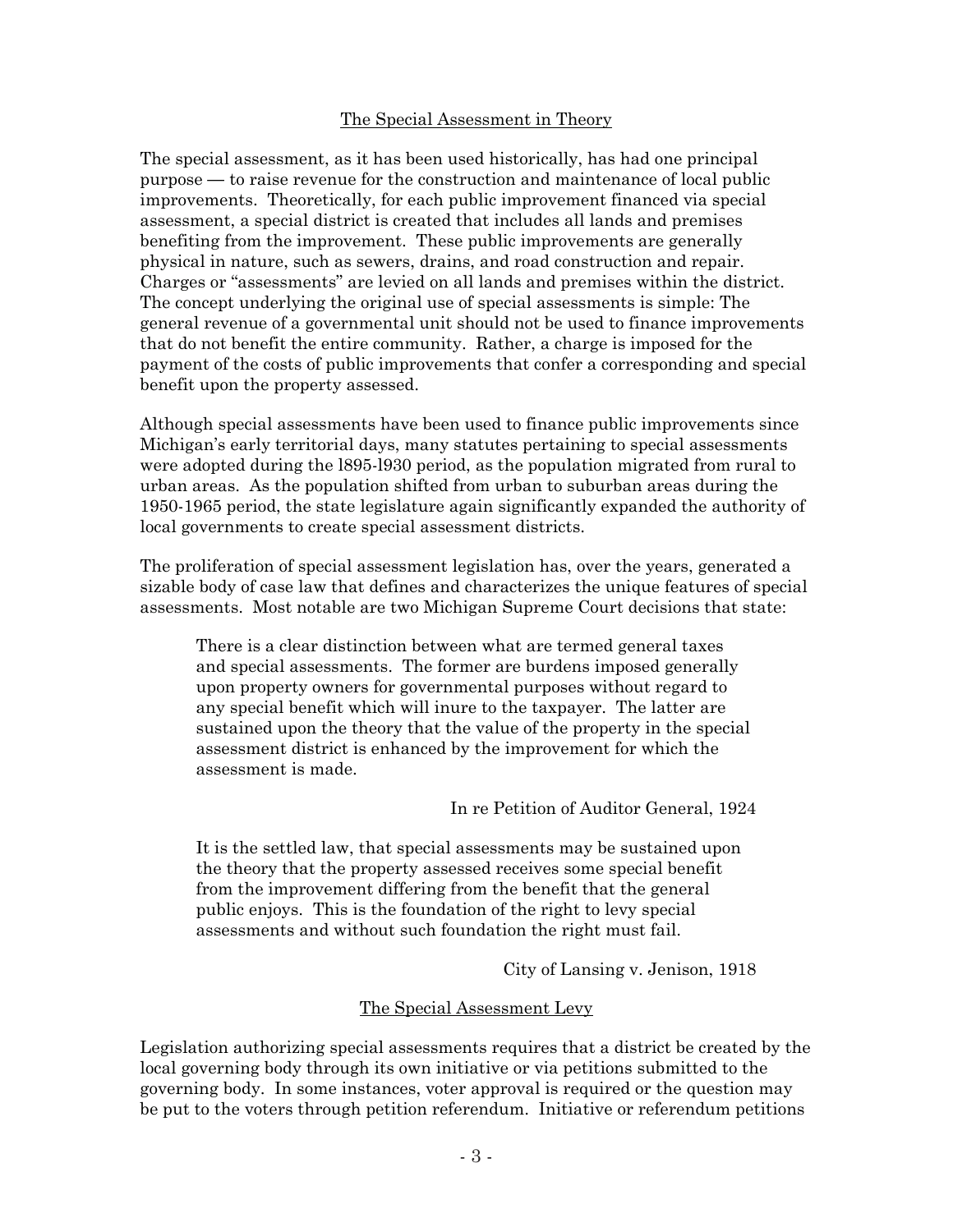may be signed only by property owners in the area specially benefited by the public improvement. Requirements for public notices and public hearings are standard features of legislation authorizing special assessment districts.

Once a special assessment district is legally created; the special assessment charge or levy must be apportioned. That is, a decision, is made regarding which property owners are to be assessed and how much is to be assessed on each parcel of property. This determination is made by specifying the base and the rate of the special assessment levy.

# Base

The base of a special assessment is legally defined as property (lands and premises only) specially benefiting from the public improvement. The courts have consistently ruled that property normally exempt from the general ad valorem property tax (property used for religious, charitable, educational or scientific purposes, and public service business property) is not exempt from special assessments. Since most special assessment statutes define the base as land premises only, all personal property is implicitly exempt from special assessments.

Assessments are usually apportioned on the basis of front footage, land area, or value. The measure to be used to apportion assessments is not specified in authorizing legislation; however, the measure selected is to bear some relationship to the benefit received from the public improvement.

# Rate

Legislation authorizing special assessments does not usually specify a maximum rate that may be levied for a public improvement. In addition, much of the authorizing legislation does not place restrictions on the duration of special assessment levies. Local units of government are, therefore, granted unlimited open-ended revenue-raising authority to finance most public improvements.

The special assessment rate is generally calculated by dividing the cost of a public improvement by the base upon which those costs will be apportioned. For example, if the cost of installing a sidewalk is \$7,000 and the length of the sidewalk is 1,000 feet, the levy would be \$7 per front foot. When the cost of public improvements is apportioned on the basis of value, the rate is expressed in mills or the amount of the assessment per \$1,000 of property value subject to the special assessment levy. The use of ad valorem special assessment levies often leads to confusion in distinguishing general ad valorem property tax millage from special assessment millage.

The distinctions between these two types of millage are substantial. General ad valorem property taxes are subject constitutional restrictions including the 15 (or 18) and 50 mill limits, the 20-year millage limitation, Article IX, Section 31 rollbacks, and uniformity requirements. General ad valorem property taxes are also subject to statutory truth in taxation and truth in assessment rollbacks. Special assessment millages are not subject to these constitutional and statutory restrictions. In addition, taxpayers whose general ad valorem property taxes exceed 3.5 percent of household income are eligible for the state homestead property tax relief (circuit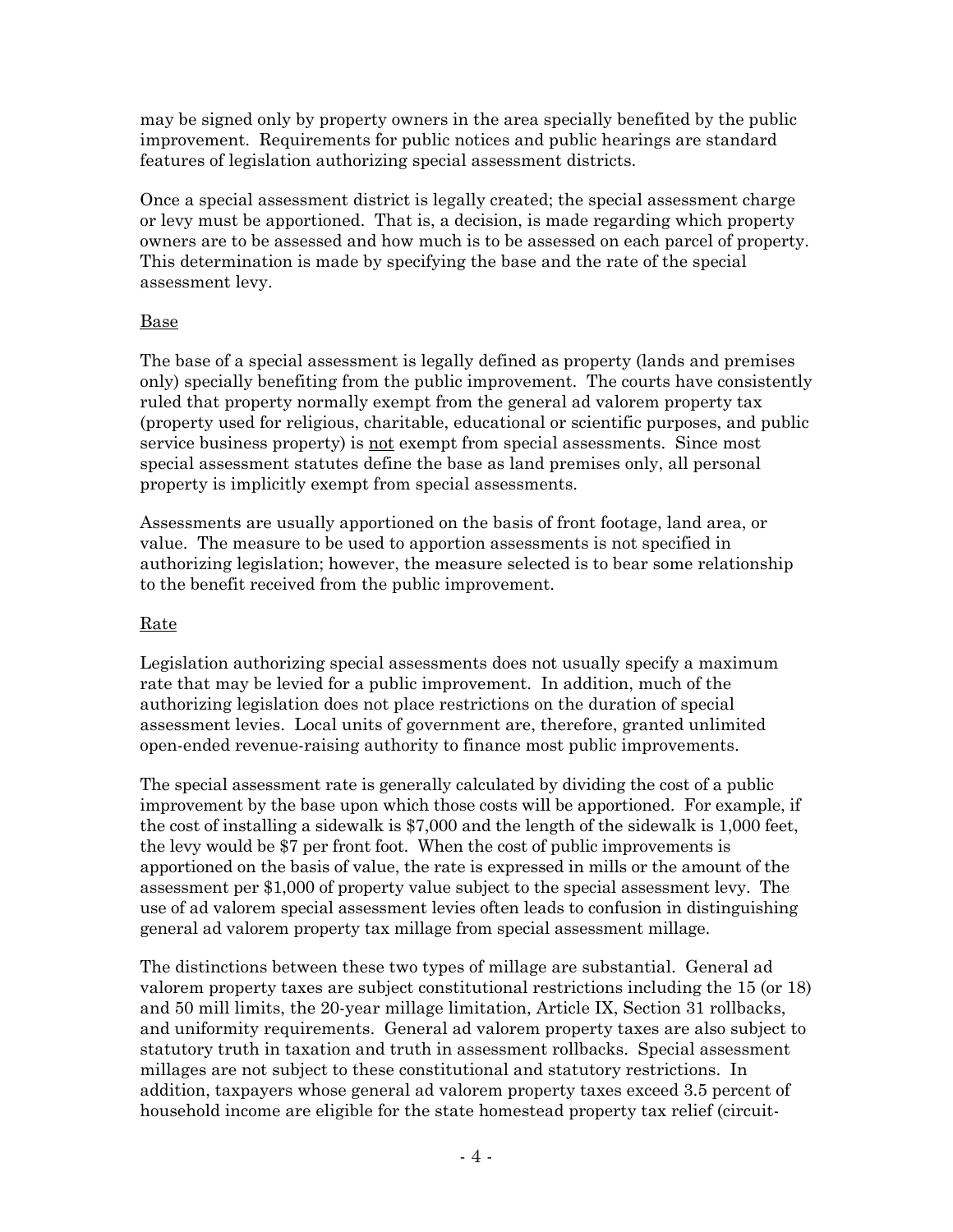breaker) program. The law specifically excludes special assessment levies from circuit-breaker calculations.

### Spreading The Levy

State statues permit special assessments to be levied on either a special assessment roll or in a separate column on the regular property tax roll. Special assessments are spread and become due and collected at the same time as other township taxes are assessed, levied, and collected. As a result, ad valorem special assessments begin to take on the appearance of a general ad valorem property tax.

# Special Assessments in Practice

All local units of government in Michigan (including school districts in one instance) are authorized by various state statutes to levy special assessments. The degree of specificity in the legislation regarding the type of public improvement and the manner of imposing the special assessment is dependent on the type of local unit granted the special assessment authority. For example, the home rule cities act provides a general grant of authority to impose special assessments for "public improvements" with no specific stipulations regarding the assessment levy. County authorization, on the other hand, tends to be quite specific. For instance, counties are authorized to impose special assessments for the construction of a water supply, sewage disposal, or refuse system upon lands benefited in not-to-exceed 30 annual installments. Special assessment legislation follows the same pattern as most other legislation pertaining to local units of government in Michigan – statutes for townships and counties are more specific than statutes for cities and villages.

Prior to the 1950s, public improvements financed through special assessments consisted exclusively of capital asset construction and maintenance such as streets and street lighting, sewers, drains, and sidewalks. Most legislation recognized that public improvements may provide a general benefit to the entire community while conferring a special benefit to only a portion of the property within the community. In such instances, the law permits the costs of the improvement to be allocated between a benefit district and the community at large. For example one special assessment statute authorizes townships to pay up to one-third of the costs of certain public improvements levied against corner lots. The costs allocated to the benefit district would be financed through a special assessment and the community share would be financed from general fund revenue or an at-large assessment. While measurements of the benefit and allocation of costs may be difficult at times, the linkage between assessments levied and benefits received is to be clear and direct.

#### Special Assessments For Operating Purposes

Coinciding with the shift in population to the suburbs beginning in the l950s, legislative authorization for special assessments moved away from financing capital improvements to financing current operating services. Authorization was granted to townships and villages to provide municipal services including police and fire protection, garbage collection, and library operations. Cities with populations of less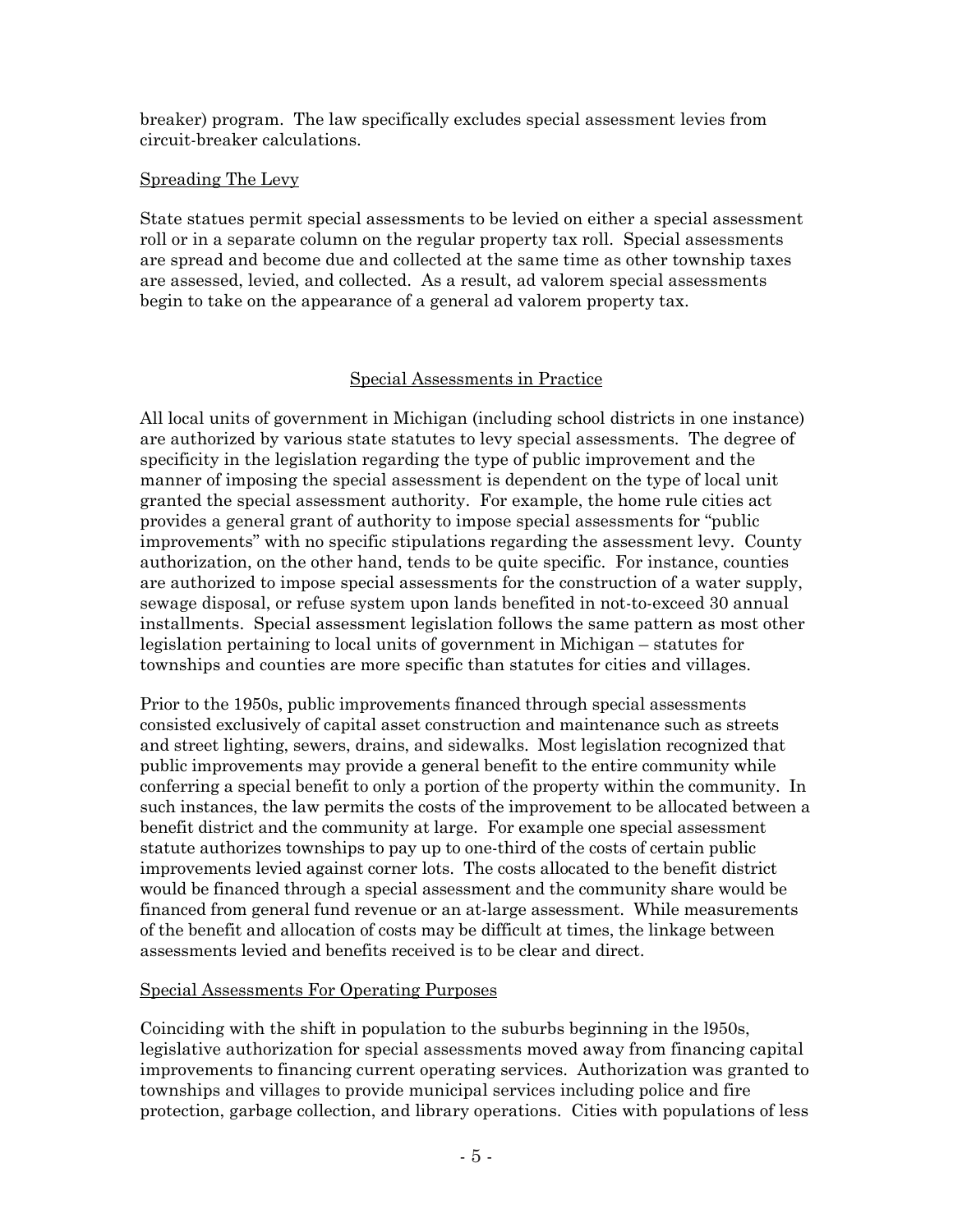than 15,000 were also authorized to create special assessment districts for fire protection. In addition, the public health code (P.A. 368 of 1978) permits all cities, townships and villages to provide emergency medical (ambulance) services and defray the costs through a special assessment levy. Nonuniform and inadequate reporting by local units of government in Michigan to the state department of treasury, as well as the failure on the part of the state to require proper reporting, prevent the identification of all special assessment districts created to finance municipal services. Of those reported, however, the most common are districts created to finance police and fire services, and to a lesser extent, library operations garbage collection and street lighting. In virtually all cases, the special assessment district includes the entire township, thereby blurring the distinction between a special benefit to the property assessed and a service to the general public. Further, virtually all special assessments for operating purposes are levied upon an ad valorem basis, thereby making it impossible to differentiate "special assessments" from "taxes." This is particularly true with respect to residential property which is not subject to personal property taxes under either the general property tax or special assessments.

#### Are Special Assessments Really Property Taxes?

Legally, there are several key factors that distinguish special assessments from general ad valorem property taxes. (1) All real property, including property normally exempt, from the general ad valorem property tax, is subject to special assessments unless otherwise specifically exempted by the legislature. (2) All personal property, including property normally subject to the general ad valorem property tax, is exempt from special assessments. 3) Special assessments are, not subject to constitutional and statutory restrictions (e.g., 15 and 50 mill limits, rollbacks, etc.) that apply to the general ad valorem property tax. (4) The Constitution requires that the rate of taxation on public service businesses in the state be the average general ad valorem property tax rate levied on other property in the state. Since special assessments are not general ad valorem property taxes, special assessments levied on an ad valorem basis should not be included in calculating the statewide average property tax rate.

In practice, however, special assessments bear a striking resemblance to general ad valorem property taxes. In most jurisdictions, special assessments are only levied on property subject to the property tax. This is due, in part, to the fact that special assessments are spread on the regular assessment roll. Real property not subject to the property tax often does not appear on the regular assessment roll. In many jurisdictions, special assessments are levied on both real and personal property, contrary to the requirements of state law. Some jurisdictions apply rollback factors to special assessment millage rates and others report to the state that rollbacks do not apply to special assessments while levying the assessment on the entire property tax base of the jurisdiction. Special assessment levies are also included in determining the statewide general ad valorem property tax levy, thereby overstating the average property tax rate, which is the rate paid by state assessed public utilities in Michigan.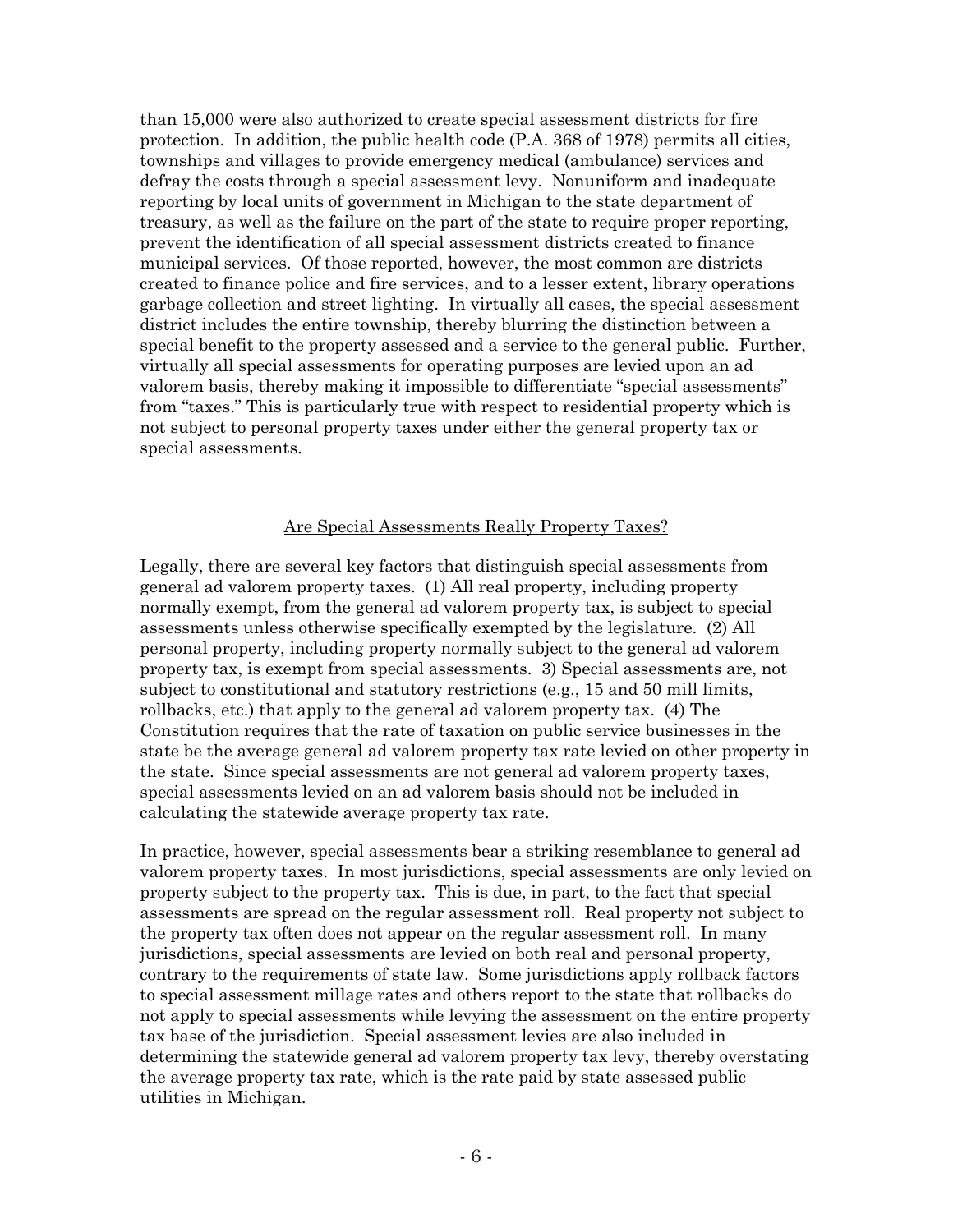These administrative transgressions occur despite provisions in the law designed to prevent them. Township clerks are required to submit to the county certified copies of township board actions authorizing taxes to be levied for township purposes together with a statement of the amount to be levied. The county board of commissioners is responsible for verifying the accuracy, legality, etc. of all certificates and statements before spreading the various taxes on the assessment roll. After spreading the taxes, the clerk of the county boar-d of commissioners is required to issue certificates showing the millages apportioned to each township for the various purposes keeping each tax separate and distinct. Thus, the county is responsible for insuring that special assessments are levied in conformance with the law. In addition, all local units of government are required to file reports with the state tax commission (on forms prescribed by the tax commission) detailing the various general ad valorem and special assessment levies, millage rates, and rollback calculations. These data are not 'being reported in a consistent and accurate manner.

Aside from the administrative aspects of special assessments and property tax levies, there are fundamental questions concerning the essential distinctions between an assessment and a tax. The attorney general attempted to clarify those distinctions in a 1980 opinion concerning the establishment and financing of a municipal emergency ambulance system as authorized in the public health code. The code permits a city, village, or township to operate an ambulance service for the use and benefit of its residents and defray any or all of the costs by either the collection of fees for services, special assessments, or both. Procedures for levying ambulance service special assessments are to be as close as possible to the statutory procedures specified for the operation and maintenance of a fire department and purchase of firefighting equipment by townships and by cities with under 15,000 inhabitants (P.A. 33 of 1951).

The attorney general noted that special assessments are levied on property specially benefiting from a local improvement. The public health code authorizes local units to operate an ambulance service for the use and benefit of residents and further states that an ambulance operation provides services to patients or individuals. An ambulance service is, therefore, meant to benefit persons and not property.

This rationale led the attorney general to opine that since a municipality's ambulance service must benefit all its residents and the property specially assessed does not receive a corresponding special benefit not provided the general public, the imposition or assessment levied against all real property within a city may not be characterized as a special assessment. Since all real property must be taxed to defray the cost of a citywide ambulance system, the assessment is in the nature of a general ad valorem property tax. The attorney general concluded that the levy is not a special assessment and, therefore, is subject to constitutional and statutory general ad valorem property tax restrictions.

While the opinion attempts to make a distinction between special assessments and general ad valorem property taxes, it also raises a serious question concerning the uniformity provisions of the Michigan Constitution. The legislature is required under Article IX, Section 3, to provide for the uniform general ad valorem taxation of real and tangible personal, property not exempt by law. Special assessments are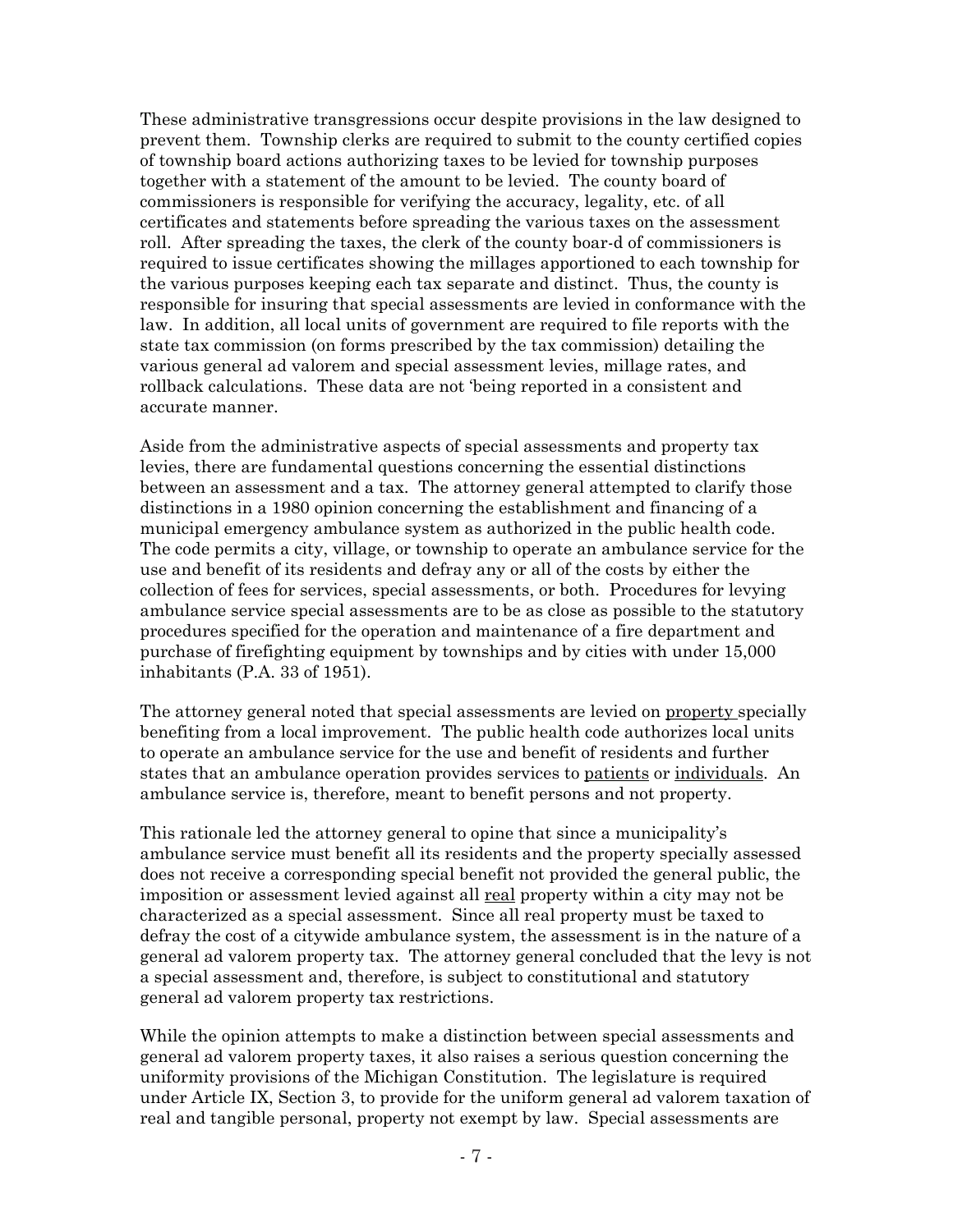required by statute to be levied on land and premises only, and the attorney general's opinion implies that a general ad valorem property tax can be levied only on real property to finance an ambulance service. Since the Constitution requires uniform taxation of real and personal property, a general ad valorem property tax must be imposed on both real and personal property in order to comply with the uniformity requirement. Thus, despite the attorney, general's efforts, the characteristics that distinguish special assessments from general ad valorem property taxes remain unclear.

# Conclusion

It is apparent that the evolution of special assessments in Michigan has distorted the underlying special benefit principle beyond recognition. Municipal operating services that provide a general benefit to the general public, such as police and fire protection, garbage collections, and library services, are being financed under the guise of providing a special benefit to the property assessed. In addition, these levies take on the characteristics of general ad valorem taxes while circumventing the constitutional and statutory restrictions placed on the general ad valorem property tax. Since the entanglement of special assessments and property taxes occurred over a period of time, it appears that separating them will also take time.

In the short run, the administration of the various special assessment districts throughout the state must be brought into conformance with existing law.

- 1. Townships and other local units levying special assessments are responsible for levying "special assessments" on all real property including such property normally exempt from general ad valorem property taxes as may be subject to special assessments. Local units are also responsible for insuring that "special assessments" are levied only on real property (lands and premises) and not on tangible personal property.
- 2. County boards of commissioners are responsible under state law for insuring that all taxes including special assessments are levied according to law. The general property tax act permits the board to refer any questionable levies to the prosecuting attorney for a legal opinion. The county should require local units to report the specific statutes authorizing each tax or assessment they propose to levy. The county boards of commissioners should not authorize the spread of taxes or assessments on the assessment roll that do not conform to the requirements of the statutes authorizing the tax or assessment.
- 3. The state department of treasury is responsible for overseeing the administration of the property tax and for collecting information on the amounts of general tax and for collecting information on the amounts of general ad valorem property taxes and special assessments levied by local units. The forms on which the information is reported should clearly identify whether the levy is a general ad valorem property tax or an ad valorem "special assessment" and the specific statute under which the tax or assessment is imposed.
- 4. The state does not have consistent policies in dealing with ad valorem "special assessment."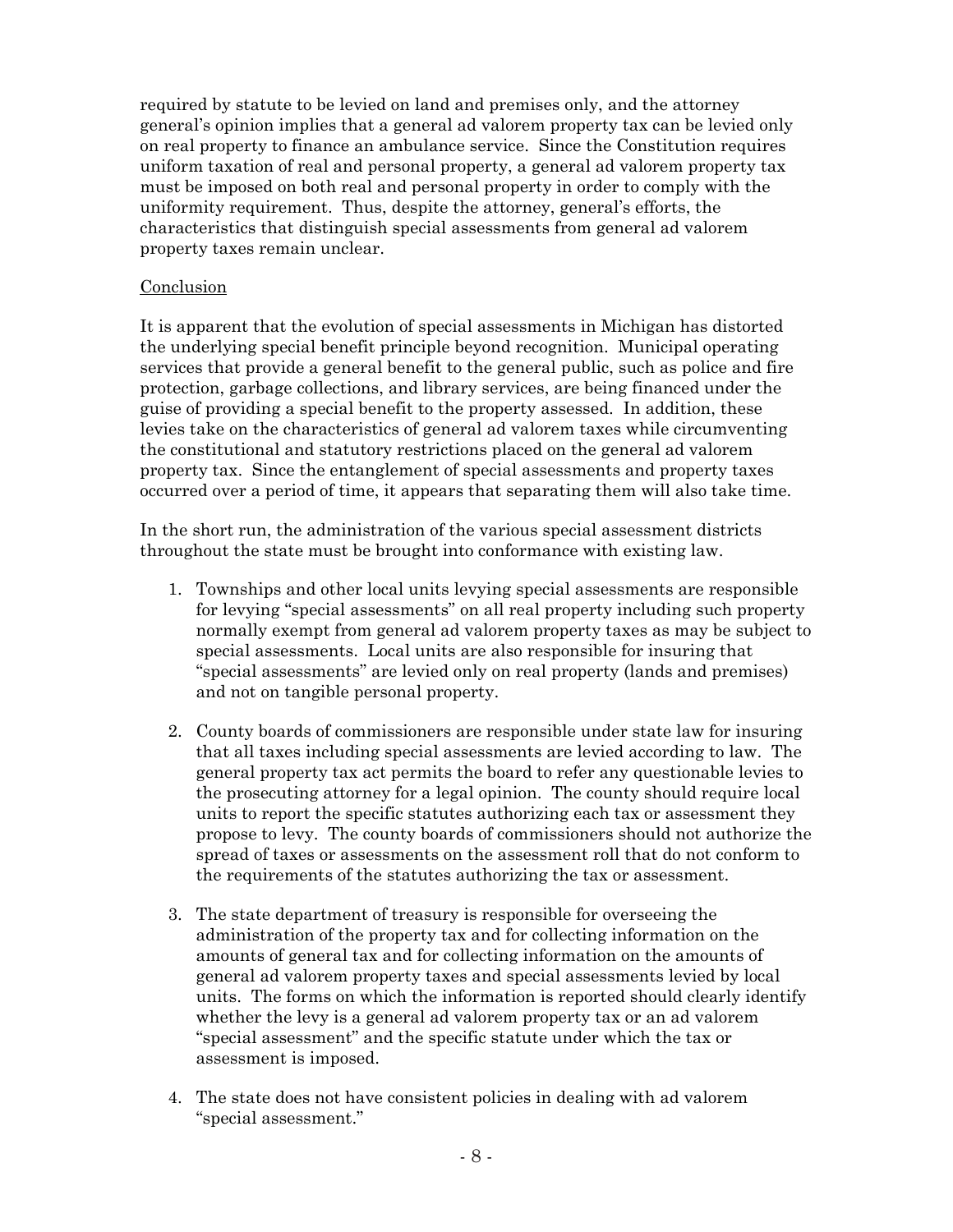- Ad valorem "special assessments" are included in calculating the average state tax rate which is the rate paid by state-assessed public utilities. The Constitution provides that "The rate of taxation on such property shall be the average rate levied upon other property in this state under the general ad valorem tax law . . . . (emphasis added) Ad valorem "special assessments" are not levied under the general property tax law, but under specific statutes.
- The state does not include ad valorem "special assessments" in calculating the local tax rate used to reimburse local units for the exemption of inventory from the general property tax. An attorney general's opinion states that only ad valorem taxes levied under the general property tax law should be included in the tax rate used for reimbursing the inventory exemption. Since ad valorem "special assessments" are supposed to be levied only on real property (land and premises) and not on tangible personal property, it seems logical not to include them in calculating the inventory reimbursement.
- The state includes ad valorem (and other) special assessments in calculating relative tax effort for local revenue sharing purposes. This seems logical because an ad valorem "special assessment" is part of the tax burden borne by the taxpayer and is indistinguishable from a general ad valorem property tax by the taxpayer.
- State law excludes special assessments from determining property tax credits under the homestead property tax credit act (circuit- breaker). Despite this, many taxpayers probably claim credit for such special assessments because they are unable to tell the difference between the general property tax and a special assessment when both are levied on an ad valorem basis. It does not appear that horizontal equity is served by providing homestead property tax relief for a general ad valorem property tax used to finance police or fire services and not to provide it for an ad valorem special assessment levied for the same purposes.

In the long run, state policymakers need to examine whether jurisdiction-wide ad valorem special assessments are an appropriate method for financing municipal services. Special assessments are currently being levied by some units of government to finance operating services that most units of government finance from voter-approved general ad valorem property taxes. The justification for permitting some governmental units unfettered revenue-raising authority not subject to constitutional and statutory restrictions is at issue.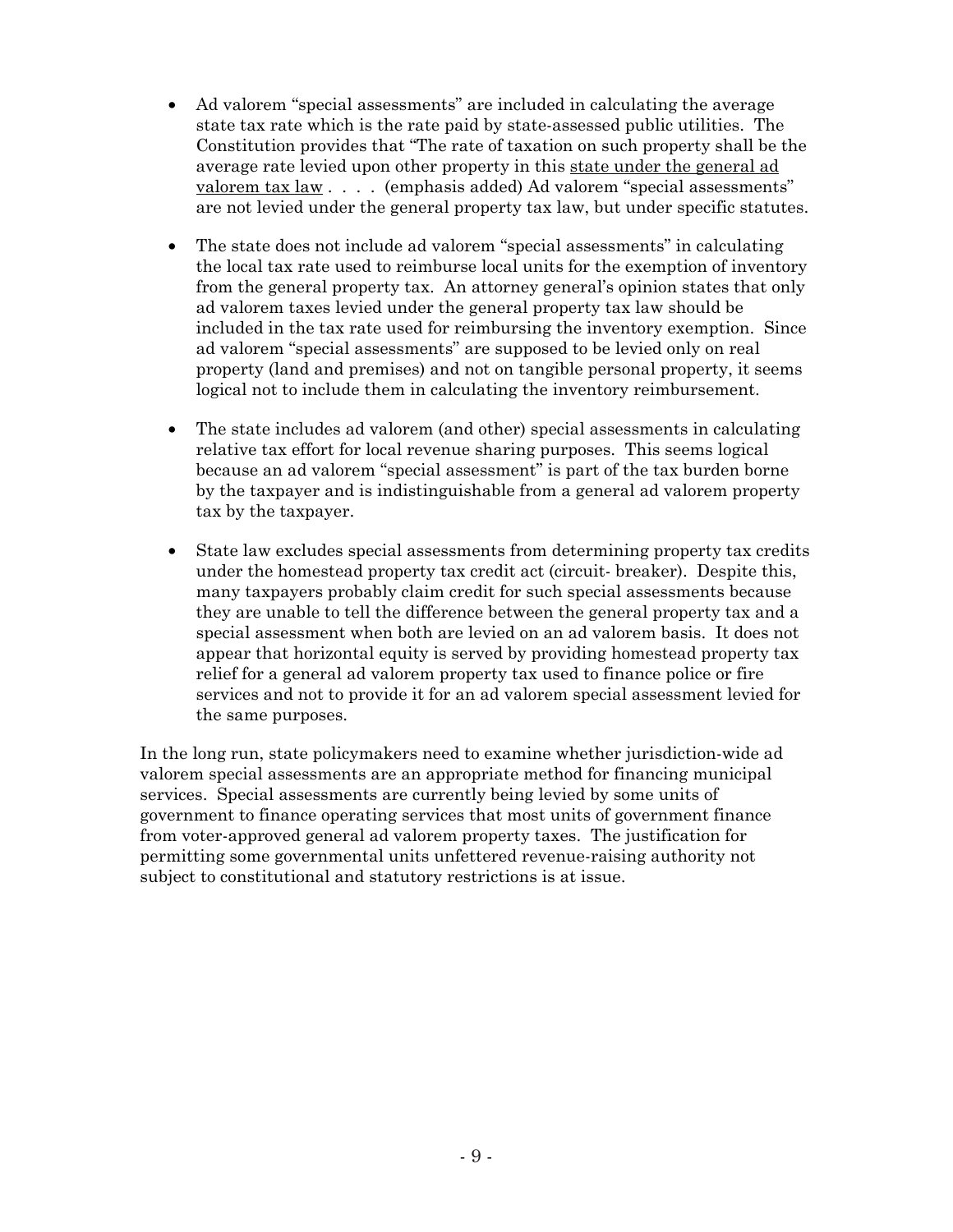| Property Subject to Assessment        | Upon lands benefited                                                                   | Assessment of single lots or<br>parcels                                                | Public improvements-not specified<br>Street lighting-on lands abutting<br>boulevard | Upon benefited lands                                          | to length & front. Benefit assessed<br>pursuant to PA 3/1985 upon lots $\&$<br>proportionate to estimated benefit<br>premises according to frontage or<br>each lot or parcel of land relative<br>benefits - frontage assessed to<br>Making, levying & collection<br>to lot from the improvement | footage basis or levied equally on<br>each parcel or property assessed<br>Assessment on equivalent front | Any property benefited                        |
|---------------------------------------|----------------------------------------------------------------------------------------|----------------------------------------------------------------------------------------|-------------------------------------------------------------------------------------|---------------------------------------------------------------|-------------------------------------------------------------------------------------------------------------------------------------------------------------------------------------------------------------------------------------------------------------------------------------------------|----------------------------------------------------------------------------------------------------------|-----------------------------------------------|
| Installments                          | installments<br>40 annual                                                              | None                                                                                   | None                                                                                | 30 install-<br>ments                                          | disposal - 40<br>Streets - 10<br>water wks<br>water - 20<br>& sewage                                                                                                                                                                                                                            |                                                                                                          | None                                          |
| Levy Limits<br>Amount                 | None                                                                                   | None                                                                                   | None                                                                                | None                                                          | in any 1 year<br>sessed value<br>assessment<br>of assessed<br>any 1 year<br>All assess-<br>more than<br>45% of as-<br>than 15%<br>ments no<br>No more<br>A single<br>value in                                                                                                                   |                                                                                                          | None                                          |
| Referendum<br>Voter                   | $\mathsf{S}^{\mathsf{o}}$                                                              | $\tilde{z}$                                                                            | provisions<br>Subject to<br>charter                                                 | $\tilde{z}$                                                   | $\tilde{z}$                                                                                                                                                                                                                                                                                     |                                                                                                          | Pursuant to<br>provisions<br>charter          |
| <b>Creating District</b><br>Method of | Resolution of county<br>public works board                                             | Method specified in local<br>ordinance                                                 | Specified in city charter                                                           | county governing body<br>Resolution of city or                | owners in special assess-<br>Petition by 65% land<br>ment district                                                                                                                                                                                                                              |                                                                                                          | Pursuant to charter<br>provisions             |
| Purpose                               | Public Works - water supply,<br>sewage disposal, refuse sys-<br>tem, lake improvements | తి<br>Public improvements-sewers<br>drains, street repair, side-<br>walks, water works | Public Improvements & street<br>lighting                                            | Port authority - acquire,<br>improve, etc. port<br>facilities | Public improvements include-<br>sewers, public transportation<br>ing bridges, streets, sewers,<br>protection, providing police<br>protection, collection & dis-<br>posal of garbage, sanitary<br>facilities, fire fighting<br>water mains for fire<br>equipment                                 | <b>Street lighting</b>                                                                                   | Public improvement                            |
| Govtl Units                           | County /Con-<br>Municipality<br>tracting                                               | 4th Class<br>cities                                                                    | Horne Rule<br>cities                                                                | counties<br>Cities &                                          | Townships<br>& villages                                                                                                                                                                                                                                                                         |                                                                                                          | adjoining<br>cities or<br>villages<br>Any $2$ |
| No. & Year<br>Public Act              | Act 185<br>of 1957                                                                     | Act 215<br>of 1895                                                                     | Act 279<br>of 1909                                                                  | Act 639<br>of 1978                                            | Act 116<br>of 1923                                                                                                                                                                                                                                                                              |                                                                                                          | of 1925<br>Act $81\,$                         |

LOCAL SPECIAL ASSESSMENTS AUTHORIZED UNDER STATE LAW LOCAL SPECIAL ASSESSMENTS AUTHORIZED UNDER STATE LAW

 $(continued)$ (continued)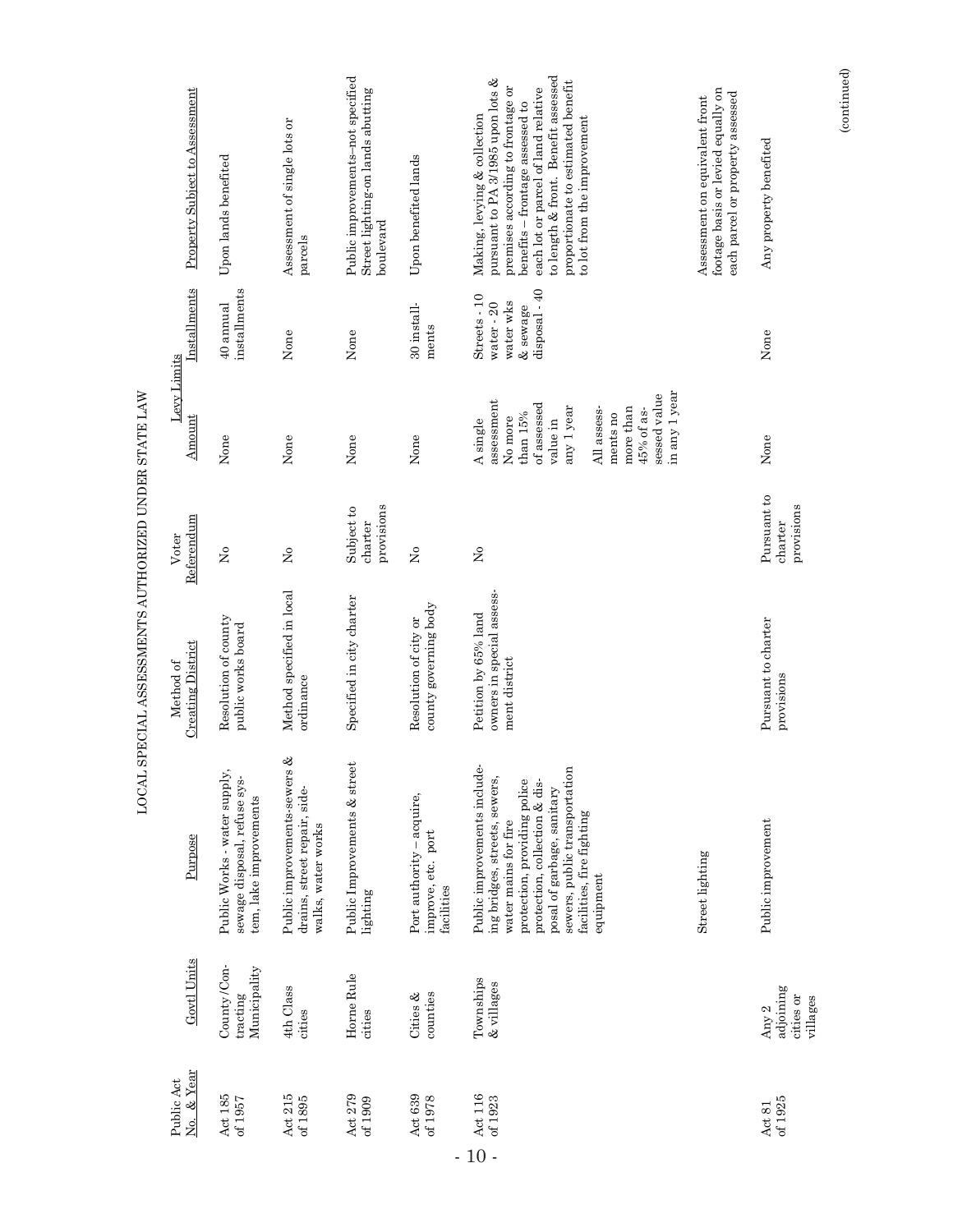| $\mathbf{\Omega}$<br>LOCAL SPECIAL ASSESSMENTS | Property Subject to Assessment        | Assessed against lands and<br>premises | Each and every parcel of land in<br>the district     | benefited by the fire protection<br>All the lands and premises                     | All the lands and premises to<br>be benefited thereby                 | Assessments levied on property<br>benefited                                                   | Assessments levied on property<br>benefited                                                               |
|------------------------------------------------|---------------------------------------|----------------------------------------|------------------------------------------------------|------------------------------------------------------------------------------------|-----------------------------------------------------------------------|-----------------------------------------------------------------------------------------------|-----------------------------------------------------------------------------------------------------------|
|                                                | Installments                          | None                                   | None                                                 | 15                                                                                 | None                                                                  | None (40 yr<br>contract<br>limit on                                                           | None (40 yr<br>contract)<br>limit on                                                                      |
|                                                | Levy Limits<br>Amount                 | None                                   | total cost<br>50% of                                 | installments<br>annual<br>Equal                                                    | None                                                                  | None                                                                                          | None                                                                                                      |
|                                                | Referendum<br>Voter                   | $\tilde{z}$                            | $\tilde{z}$                                          |                                                                                    |                                                                       | contract with<br>on municipal<br>Ref. allowed<br>assessment<br>authority<br>special<br>Not on | Ref. allowed<br>assessment<br>on creation<br>of district<br>special<br>Not on                             |
|                                                | <b>Creating District</b><br>Method of | Township board motion<br>or petitions  | of landowners in district<br>Petitions signed by 60% | tion of the affected area<br>General or special elec-<br>in the township           | General or special<br>tion in township                                | Each contracting munici-<br>charter or statutory<br>pality pursuant to<br>provisions          | Each contracting munici-<br>charter or statutory<br>pality pursuant to<br>provisions                      |
|                                                | Purpose                               | Lighting of highways and<br>bridges    | Water for fire protection                            | Fire fighting equipment and<br>operation & maintenance of<br>fire department       | Police equipment & operation<br>& maintenance of police<br>department | Acquire & operate sewage dis-<br>posal, water supply or solid<br>waste system                 | To acquire, construct & oper-<br>ate sewage disposal & water<br>supply system                             |
|                                                | Govtl Units                           | Townships                              | Townships                                            | ted villages<br>Townships,<br>population<br>der 15,000<br>incorpora-<br>cities un- | Townships                                                             | County, twp,<br>authority<br>village<br>city or<br>create                                     | Metro district,<br>village create<br>ority, county,<br>sewer auth-<br>twp, city or<br>water &<br>district |
|                                                | No. & Year<br>Public Act              | Act 264<br>of 1917                     | of $1919$<br>Act $88$                                | $\frac{\Delta ct}{\Delta t}$ 33<br>of 1951                                         | Act 181<br>of $1951$                                                  | Act $233\,$<br>of 1955                                                                        | No Act 211<br>of $1956$                                                                                   |

(continued)

 $\left( {continued} \right)$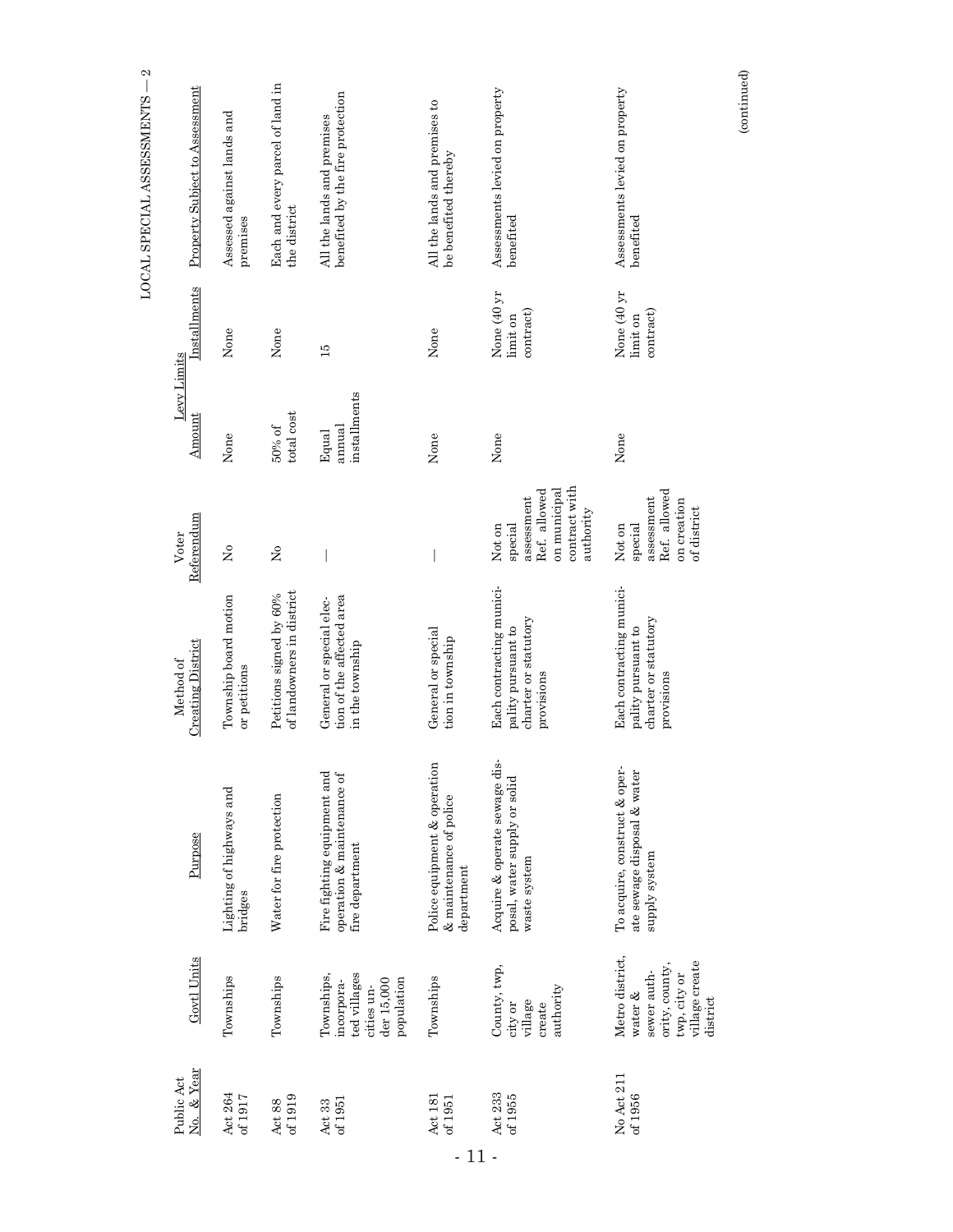|                          |                                                                                                       |                                                                                                                                                                                                                                                                        |                                                                                                                                                                                                                                                                                                                                                                                                                                                                                    |                     |                       |                                                                                                          | S<br>LOCAL SPECIAL ASSESSMENTS                                                                                                                                                                                                                                                                                                                                                                                                                                                                                  |
|--------------------------|-------------------------------------------------------------------------------------------------------|------------------------------------------------------------------------------------------------------------------------------------------------------------------------------------------------------------------------------------------------------------------------|------------------------------------------------------------------------------------------------------------------------------------------------------------------------------------------------------------------------------------------------------------------------------------------------------------------------------------------------------------------------------------------------------------------------------------------------------------------------------------|---------------------|-----------------------|----------------------------------------------------------------------------------------------------------|-----------------------------------------------------------------------------------------------------------------------------------------------------------------------------------------------------------------------------------------------------------------------------------------------------------------------------------------------------------------------------------------------------------------------------------------------------------------------------------------------------------------|
| No. & Year<br>Public Act | Govtl Units                                                                                           | Purpose                                                                                                                                                                                                                                                                | <b>Creating District</b><br>Method of                                                                                                                                                                                                                                                                                                                                                                                                                                              | Referendum<br>Voter | Levy Limits<br>Amount | Installments                                                                                             | Property Subject to Assessment                                                                                                                                                                                                                                                                                                                                                                                                                                                                                  |
|                          | metropolitan<br>County, city,<br>village, twp,<br>school dis-<br>trict, port<br>district,<br>district | waste disposal & water<br>Local units may jointly<br>contract to construct,<br>maintain & operate<br>supply system                                                                                                                                                     | Pursuant to charter<br>or statutory<br>provisions                                                                                                                                                                                                                                                                                                                                                                                                                                  | ž                   | None                  | None                                                                                                     | Assessments levied on property<br>benefited                                                                                                                                                                                                                                                                                                                                                                                                                                                                     |
|                          | Townships                                                                                             | Payment of water service for<br>with revenue bond water<br>fire protection to lands<br>system                                                                                                                                                                          | Township board motion-<br>public hearing required                                                                                                                                                                                                                                                                                                                                                                                                                                  | ž                   | $2 \text{}$           | None                                                                                                     | Levy apportioned in accordance<br>with benefits against all of the<br>property                                                                                                                                                                                                                                                                                                                                                                                                                                  |
|                          |                                                                                                       | Public improvements-storm &<br>sewers, water mains, improve-<br>driveways or sidewalks, main-<br>elevated structures for foot<br>b1cycle paths, erosion con-<br>travel, garbage collection,<br>tenance of parks & trees,<br>ment of public highways,<br>rol structures | or board action after owner<br>tion by landowners of 51%<br>than 20% owner objection<br>petition by landowners of<br>51% of total front footage<br>board action after owner<br>Highway improvements<br>Water malns, sewers &<br>All others, board action<br>tion with less than 20%<br>erosion strucures pet1-<br>owner (total land area)<br>notification with less<br>notification with less<br>after owner notifica-<br>of total land area or<br>than 20% objection<br>objection | $\rm \simeq$        | None                  | Highway im-<br>provements<br>provements<br>All others<br>sewer im-<br>Water &<br>-none<br>$-10$<br>$-30$ | relative to the sum levied against<br>special assessment notice may be<br>secretary of state address where<br>all parcels of land in the district<br>land bears to the total benefit to<br>all parcels of land in the district<br>exceed the value of the benefits<br>Railroad companies to file with<br>received from the improvement<br>Total amount assessed against<br>Amount assessed against each<br>as the benefit to the parcel of<br>any parcel of land shall not<br>parcel of land shall be<br>served |
|                          | Downtown<br>ment au-<br>develop-<br>thority<br>village<br>of city,<br>or twp                          | plement any plan. Acquire &<br>Plan & propose construction,<br>& multiple-family dwellings<br>multi-family dwellings. Im-<br>construct public facilities<br>renovation etc. public fa-<br>cilities, existing bldgs, or                                                 | As provided by law                                                                                                                                                                                                                                                                                                                                                                                                                                                                 | $\tilde{z}$         | None                  | None                                                                                                     | Not specified                                                                                                                                                                                                                                                                                                                                                                                                                                                                                                   |

(continued)

 $(continued)$